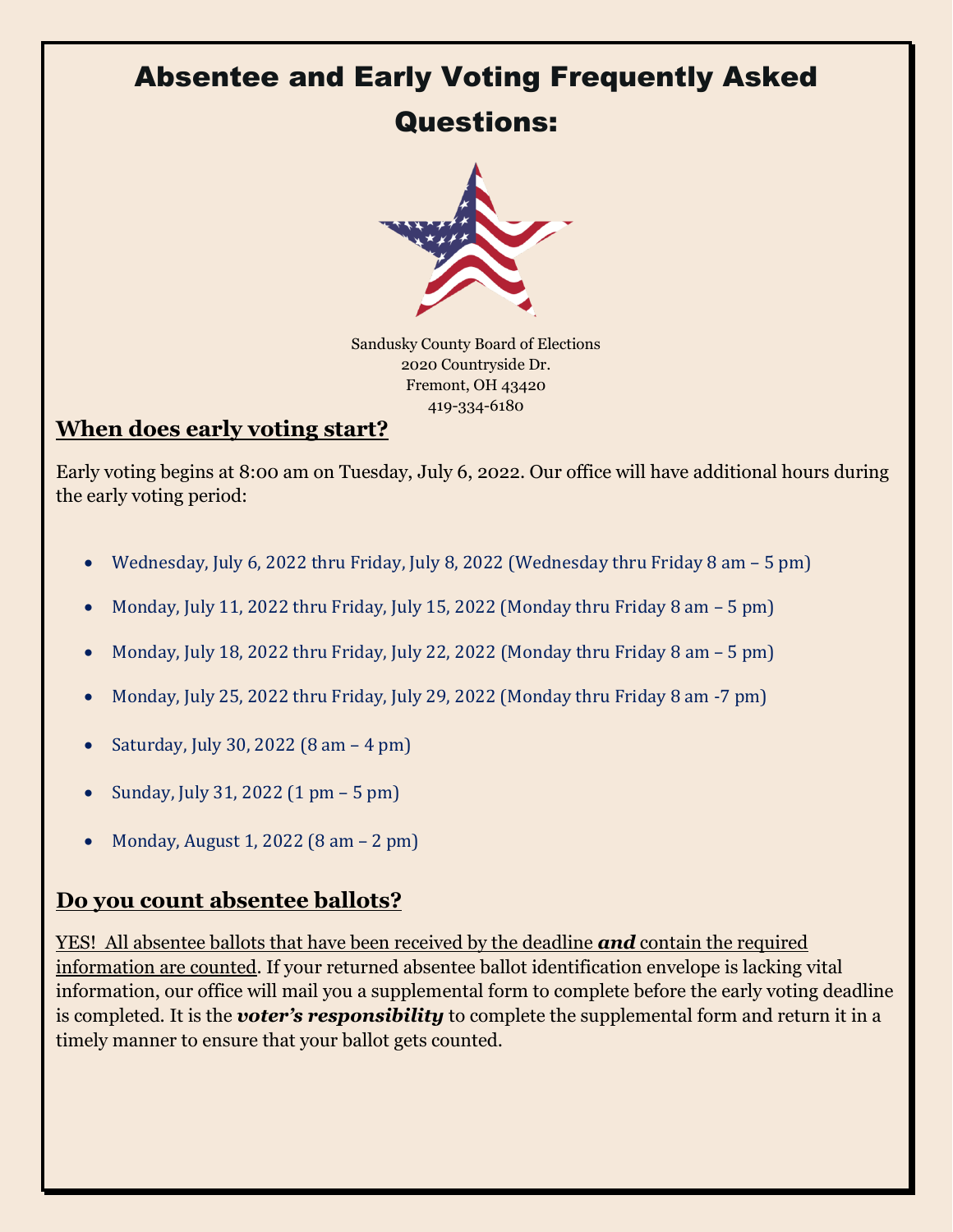#### **What Election is this?**

This Election will be a **Primary Election**. During a Primary Election, voters must choose from a Democratic ballot or a Republican ballot. If there is an issue on the ballot in your precinct, you may choose a Non-Partisan or Issues Only ballot.

#### **What is the Election Date?**

Tuesday, August 2, 2022

Polling locations are open from 6:30 am until 7:30 pm

\*\*\*YOU **MUST** VOTE IN YOUR REGULAR POLLING LOCATION ON ELECTION DAY. NO VOTING TAKES PLACE AT THE BOARD OF ELECTIONS OFFICE.

#### **When is the last day to request an absentee ballot?**

You may request your ballot up until **July 30 at noon**. If your absentee application/request is received by the deadline, your ballot will be mailed the same day. If your absentee application/request is received after the deadline, our office will attempt to contact you by phone *if* you have provided a contact number on your absentee application/request.

**\*\*\*Please note – the earlier you submit your application, the sooner you will receive your ballot. We cannot guarantee when USPS will deliver your ballot. We recommend that you submit your application no later than 7 days prior to the election date.**

## **How do I know what will be on the ballot?**

Sample ballots are available. See instructions below:

#### *If you have internet access:*

Follow this link:<https://sandusky.oh-vote.org/VoterView/Home.do>

Click on 'Registration Information' at the top of the page

Enter the information requested and click 'Search'

When your record opens, click on 'Sample Ballot'

Your sample ballot may be printed

#### *If you do not have internet access:*

You may call the board office at 419-334-6180 to request that we mail you a copy of your sample ballot or you can come to the board office and obtain a copy to take with you.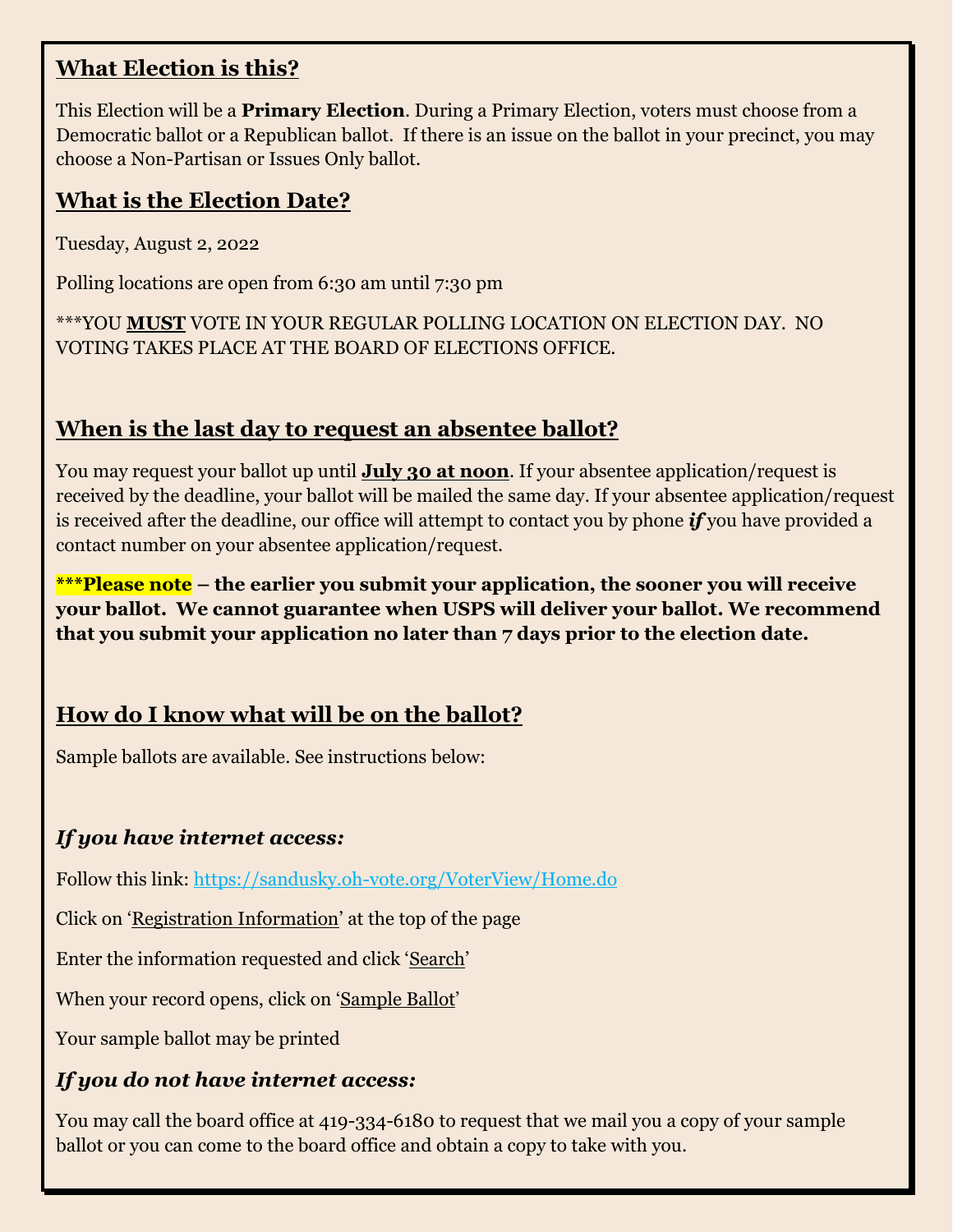#### **Do I need to provide an ID if voting early/in-person?**

You must complete an absentee request form in the office prior to receiving a ballot. You will need either the last four digits of your Social Security Number or your Driver's License Number for the absentee request form.

### **How do I change my party affiliation?**

During a Primary Election. Primary Elections are held only when there is more than one candidate seeking a partisan seat (Democrat or Republican). Primary Elections are always held for Presidential Elections and Gubernatorial Elections, and sometimes Municipal Elections. When you ask for a particular ballot style (ie: Democrat or Republican), you will be voting only for candidates in that party. If you choose to be non-affiliated with a political party, you have the option to vote an 'Issues Only' ballot (if there are issues in your precinct for that election). By voting an 'Issues Only' ballot, you will not have any candidates listed on your ballot.

Per the Ohio Secretary of State:

*DETERMINING PARTY AFFILIATION An elector is considered to be a member of a political party if they voted in that party's primary election within the preceding two calendar years, or if they did not vote in any other party's primary election within the preceding two calendar years.2 Each board of elections must enter voting history and update party affiliation following each primary election.*

During a General Election (November), everyone votes for all candidates / parties that are listed on the ballot, as well as any issues to be voted on. Essentially everyone residing in a particular district will be voting the same ballot.

#### **Where do I get the form to request an absentee ballot?**

If you have internet access and a printer, you may visit the website below and print your application to submit to the board office.

Click on '[Absentee Ballot Request Form](https://www.sos.state.oh.us/globalassets/elections/forms/11-a_english.pdf)['](https://www.ohiosos.gov/elections/voters/), print, complete the form and either drop off or mail to our office at:

> Sandusky County Board of Elections 2020 Countryside Dr. Fremont, OH 43420

If you do not have internet access and a printer, feel free to contact our office at 419-334-6180 and we will mail the application to you. *Please note that we cannot control the length of time for the USPS to deliver your request, so please be sure to call early and allow additional time for mailing/returning your request and ballot materials.*